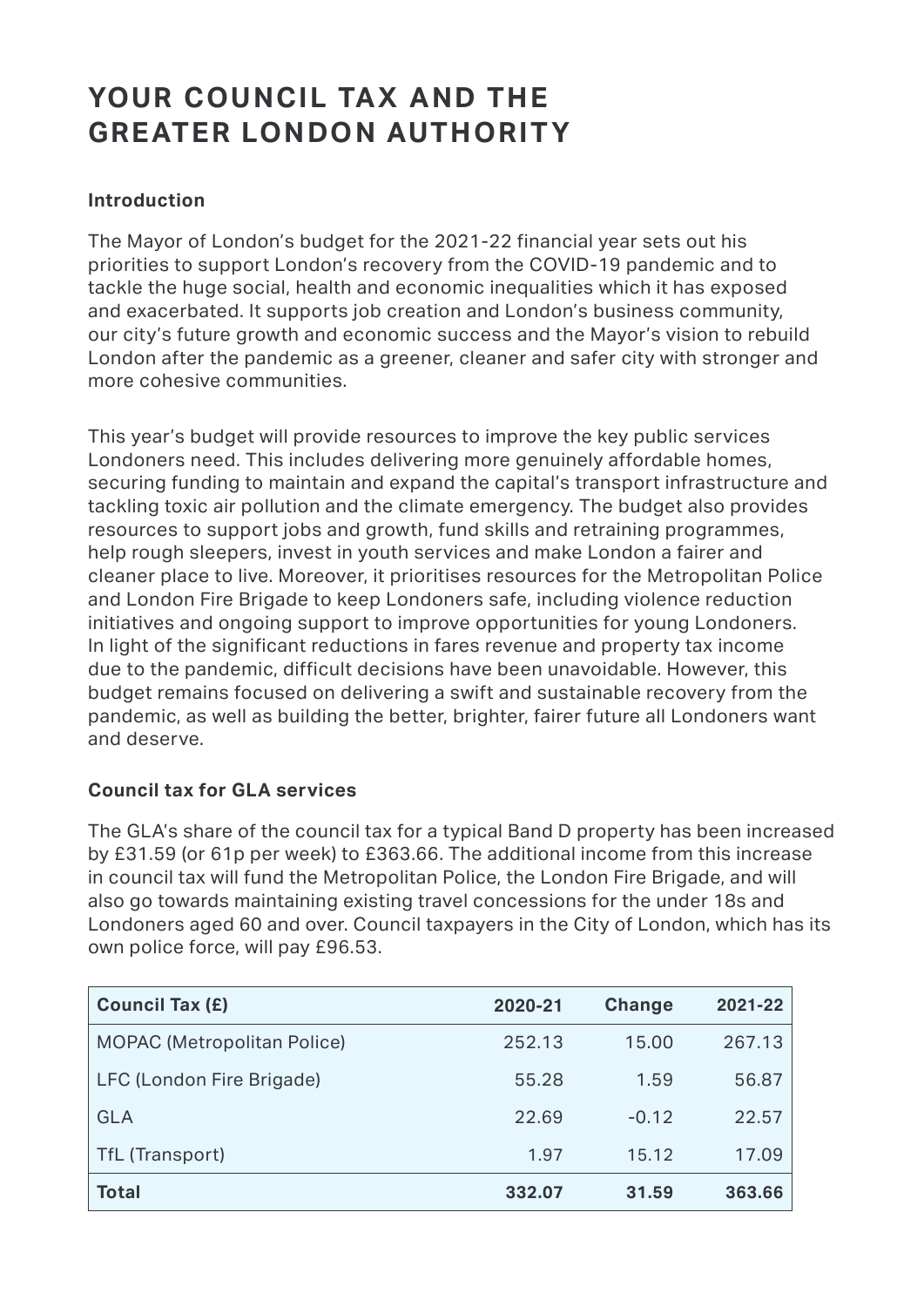## **Controlling costs at City Hall and delivering the Mayor's key priorities**

The Mayor's budget includes significant savings across the GLA Group in 2021-22. This has allowed him to release resources to help meet his key priorities. This includes plans to invest £4.4 billion to continue delivering 116,000 affordable homes starts within London by 2023 and an additional 35,000 by 2026 as well as allocating resources to tackle homelessness and reduce rough sleeping. He has taken steps to improve air quality in London by introducing the Ultra Low Emission Zone in central London, which will be expanded to the North and South Circular roads in Autumn 2021. He will also continue to fund a Green New Deal for London to address the climate emergency, with the objective of helping to create jobs and to double the size of the capital's green economy by 2030.

The Mayor will continue to ask the Government to provide the maximum possible ongoing financial support to London businesses and Londoners as the capital emerges from the very severe impact of the COVID-19 pandemic. He will also maintain investment in skills and retraining to help tackle unemployment and support Londoners to secure better paid jobs, as well as continuing to request that the Government strengthen the safety net for the most vulnerable Londoners.

The Mayor will also work with London's business community, key investors and other stakeholders to support the economic recovery and ensure that London's interests are protected following the UK's departure from the European Union. He will provide funding for new projects to bring communities together, tackle social inequality and boost London's economy, including supporting projects to help small and medium sized businesses.

## **The Mayor's Office for Policing and Crime (MOPAC)**

The Mayor's Police and Crime Plan – a Safer City for Londoners 2017-21 – sets out his strategy for policing and community safety in the city. His key priorities include improving the Metropolitan Police Service (MPS), providing a better criminal justice service in London and keeping children and young people safe. He will also provide resources to tackle domestic violence, which particularly affects women, and continue to invest in violence reduction initiatives.

disproportionality in the use of certain police powers affecting Black Londoners. The Mayor published his Action Plan in November 2020 to improve trust and confidence in the MPS and to address community concerns about The Mayor has committed, as part of the Action Plan, to invest extra resources. to develop greater community involvement in police officer training and in the recruitment and progression of Black officers in the MPS.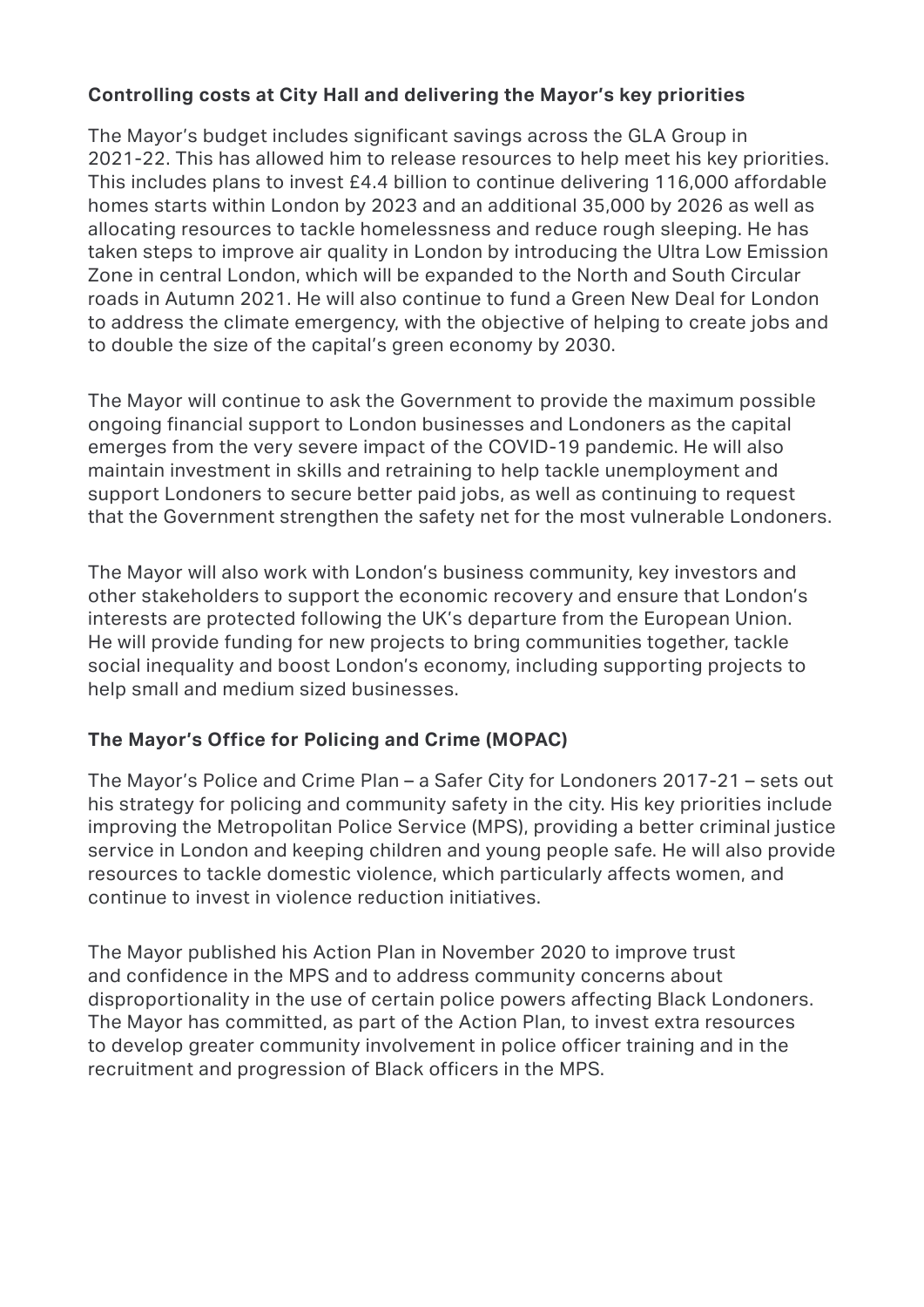The MPS must rise to meet these challenges at a time of acute financial pressure. As a result of the reductions in resources from the Home Office for policing over the last decade, which have only recently started to be reversed by the current government, the MPS had to close more than 100 police stations and remove over 3,300 Police Community Support Officers and 4,500 police staff in order to protect front line officer numbers.

 Mayor has funded an additional 1,300 officer posts from locally raised revenues. The Mayor is raising the police element of his council tax precept by £15 for a typical Band D property, as assumed in Government calculations of police spending power. In all, through his decisions in this and previous budgets, the

# **Transport for London (TfL)**

TfL has faced significant financial challenges as a result of the reduced levels of ridership due to the pandemic since March 2020, which has led to a large fall in fare revenues. The Mayor continues to work with the Government to secure a sustainable long-term funding settlement for TfL to allow him to continue investment in the transport network while making it more reliable and accessible. The Mayor's priorities for TfL include:

- ® working with London boroughs to maintain existing concessionary travel and assisted door to door transport schemes. This includes, for example, maintaining free bus and tram travel for under 18s as well as free off-peak travel across the network for Londoners aged 60+, the disabled, armed forces personnel in uniform and eligible armed services veterans and protecting the Taxicard and Dial a Ride schemes;
- ® opening the central London section of the Elizabeth line (the operational name for Crossrail) in the first half of 2022, followed by the full line opening with through services as soon as possible to increase central London's rail capacity by ten per cent. TfL will also open the Northern line extension to Nine Elms and Battersea Power station in 2021;
- ® rolling out 94 new Piccadilly line trains, with the first new trains serving customers from 2025;
- ® enhancing capacity on the London Underground and rail services, and upgrading key stations such as Bank/Monument station;
- $\bullet$  making public transport more accessible for everyone. Within the next five years nearly 40 per cent of tube stations are expected to be step free. All Elizabeth line stations once the line opens in full will also be step free;
- ® extending the London Overground on the Gospel Oak to Barking Line to serve Barking Riverside (due to open by 2022) and expanding capacity on the DLR network;
- ® maintaining the Bus and Tram one-hour Hopper fare and investing to improve journey times and reliability on the bus network;
- ® continuing the electrification of London Buses so that all are emission free by 2037 at the latest;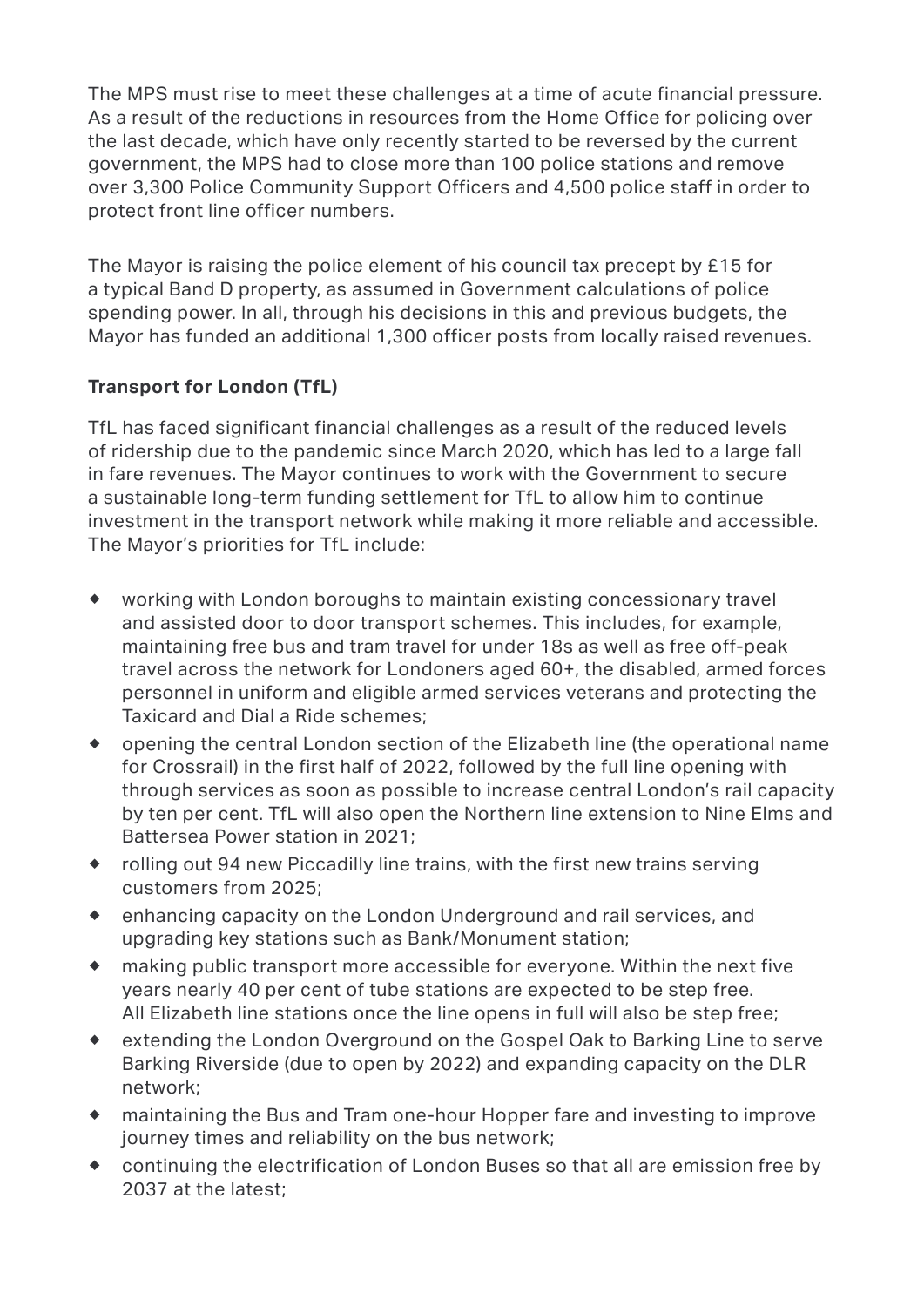- ® extending the Ultra Low Emission Zone in central London to the North and South Circular roads by Autumn 2021 to help tackle London's toxic air quality; and
- $\bullet$  investing in a range of schemes designed to make walking, cycling and public transport safer, cleaner and more appealing in partnership with London boroughs.

## **London Fire Commissioner (LFC)**

The Mayor's funding ensures that the London Fire Brigade's first and second fire engines attending an emergency incident arrive within 10 minutes on at least 90 per cent of occasions and 12 minutes on at least 95 per cent of occasions respectively, after being dispatched. The Mayor is also providing resources to roll out a transformation programme so that the LFB can implement the recommendations of the Grenfell fire inquiry. This includes investing in the new vehicles and equipment required.

#### **London Legacy Development Corporation (LLDC)**

The LLDC was set up to ensure that the city benefits from a long-term legacy from the London 2012 Olympic and Paralympic Games. The Mayor's 2021-22 budget provides funding to progress the construction of East Bank, one of the world's largest and most ambitious cultural and education districts, in Queen Elizabeth Olympic Park. It will bring an additional 1.5 million visitors to the Park and surrounding area each year, and more than 2,500 jobs will be created generating an estimated £1.5 billion for the local economy.

## **Old Oak and Park Royal Development Corporation (OPDC)**

The OPDC has been established to support the creation of 65,000 new jobs and at least 24,000 new homes in west London over the next 20 years. It will build on the regeneration benefits which High Speed 2 (HS2), the Elizabeth line and the Great Western Mainline stations at Old Oak Common are expected to bring locally.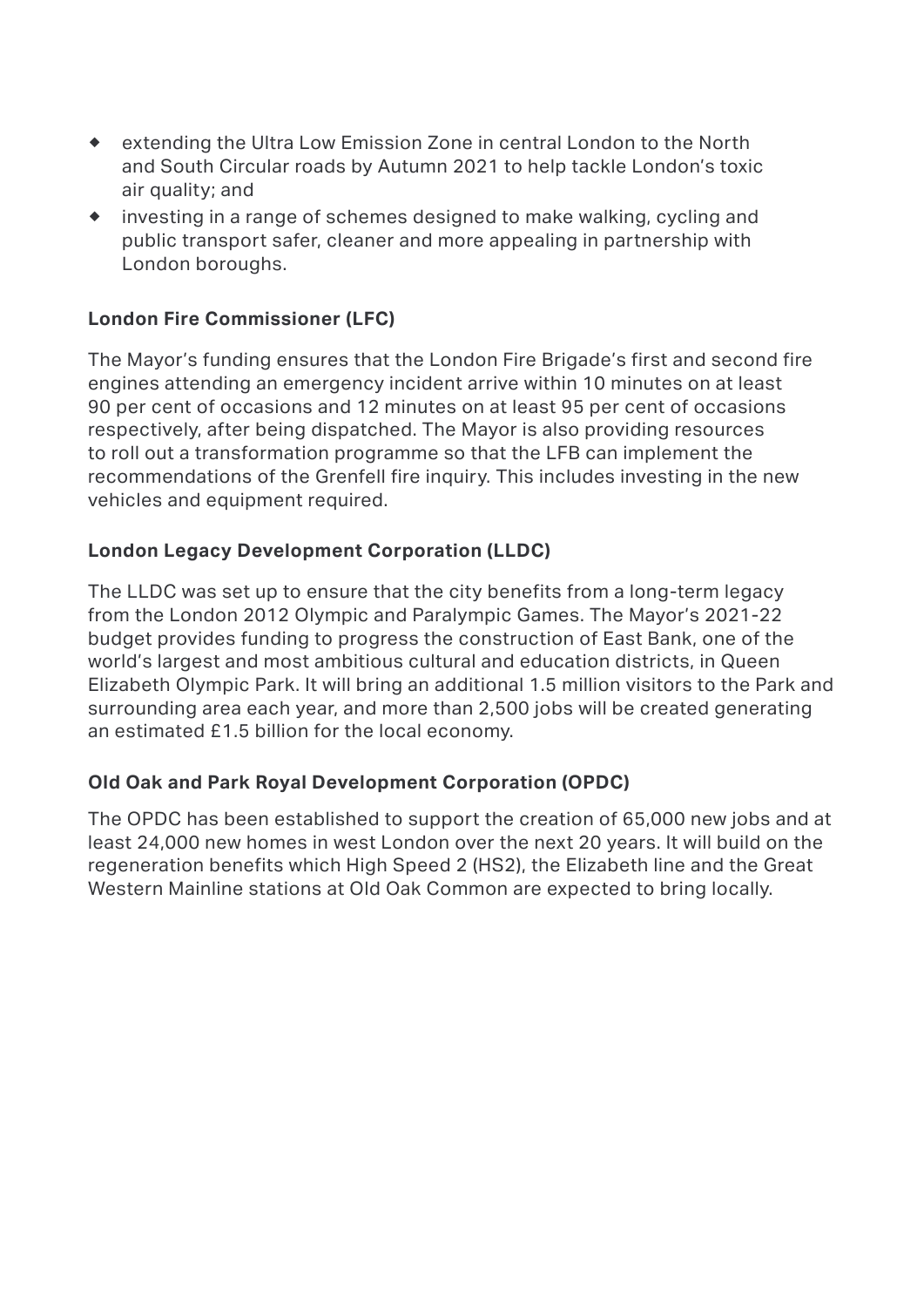#### **Summary of GLA Group budget**

The tables below show where the GLA's funding comes from and the reasons for the year on year change in the budget. It also explains how the GLA has calculated the sum to be collected from council tax (the council tax requirement).

| How the GLA's budget is<br>funded (£ million)    | 2021-22    |
|--------------------------------------------------|------------|
| Gross expenditure                                | 13,804.4   |
| Government grants and retained<br>business rates | $-8,453.9$ |
| Fares, charges and other income                  | $-5,136.9$ |
| Change in reserves                               | 883.0      |
| Amount met by council tax payers (£m)            | 1,096.6    |

| <b>Changes in spending (£ million)</b>                             | 2021-22  |
|--------------------------------------------------------------------|----------|
| 2020-21 council tax requirement                                    | 1,010.9  |
| Inflation                                                          | 176.7    |
| Efficiencies and other savings                                     | $-196.3$ |
| New initiatives                                                    | 383.3    |
| Other changes (for example fares<br>revenue and government grants) | $-278.0$ |
| Amount met by council tax payers (£m)                              | 1,096.6  |

#### **Detailed budget by service area**

The table below compares the GLA Group's planned expenditure on policing, fire and other services (including transport) in 2021-22 with 2020-21.

The GLA's planned gross expenditure is higher this year. This is mainly due to the impact of extra investment planned by the Mayor in transport and policing. Overall the council tax requirement has increased because of the extra funding for the Metropolitan Police, the London Fire Brigade and maintaining existing concessionary free travel for under 18s and Londoners aged 60 and over. There has been a 1.0 per cent decrease in London's residential property taxbase. Find out more about our budget at: **london.gov.uk/budget**.